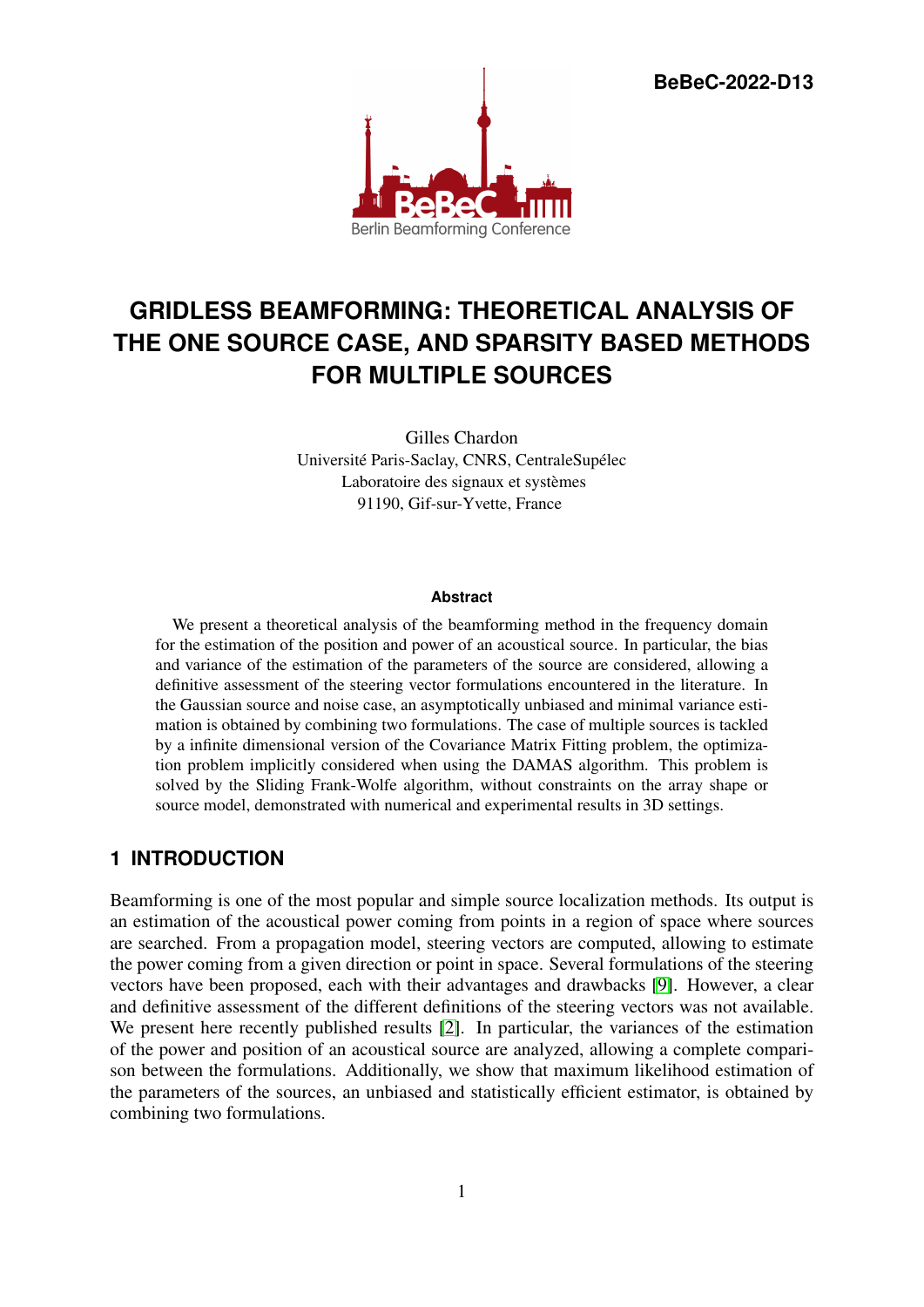In the second part of the paper, a gridless beamforming deconvolution method is proposed. Indeed, beamforming is limited in resolution, as closely spaced sources cannot be separated, especially a low frequencies. In such cases, deconvolution methods can be used to reveal the sources. Several methods have been proposed, based on iterative algorithms, or optimization problems. A famous case is the DAMAS algorithm [\[1\]](#page-10-2), recently shown to be equivalent [\[4\]](#page-10-3) to the CMF method [\[12\]](#page-11-0).

We propose here an infinite dimensional version of the CMF optimization problem, solved using the Sliding Frank-Wolfe algorithm [\[5\]](#page-10-4). Simulation and experimental results show the superior performances of this method compared to CLEAN-SC, OMP [\[8\]](#page-10-5) and the finite dimensional CMF method.

In both sections, emitted or received acoustical signals are modeled as random variables, and the data used to estimate the positions and powers of the sources is an estimation of the spatial covariance matrix of the measurements  $\hat{\Sigma}$ . Sources are assumed to be independent, and the measurement noise is supposed to be white, with known power  $\sigma^2$ . The acoustical signals are segmented in short windows, and a Fourier analysis is then performed, yielding a vector of complex amplitudes of the signals at each microphone s*<sup>j</sup>* , at a given frequency of interest and for the *j*-th segment. An estimation of the spatial covariance matrix is obtained by

$$
\hat{\Sigma} = \frac{1}{J} \sum_{j=1}^{J} \mathbf{s}_j \mathbf{s}_k^H
$$
 (1)

where  $J$  is the number of segments and  $\cdot$ <sup>H</sup> denotes Hermitian conjugation. The sound propagation is modeled by the array manifold  $a(x)$ , containing the complex amplitudes of the acoustical signals at the microphones of the array for a source of unit amplitude at position x. Sources are assumed to be located in a region  $\Omega$  of the space.

# **2 LOCALIZATION OF ONE SOURCE**

In cases where only one source is present, localization and quantification of the power of the source can be achieved by beamforming. Given a steering vector  $h(x)$ , the estimated position  $\hat{x}$ of the source is usually obtained by solving the optimization problem

$$
\hat{\mathbf{x}} = \underset{\mathbf{x} \in \Omega}{\operatorname{argmax}} \, \mathbf{h}(\mathbf{x})^H \hat{\Sigma} \mathbf{h}(\mathbf{x}) \tag{2}
$$

and the estimated power of the source is given by

$$
\hat{p} = \mathbf{h}(\hat{\mathbf{x}})^H (\hat{\Sigma} - \sigma^2 \mathbf{I}) \mathbf{h}(\hat{\mathbf{x}})
$$
\n(3)

assuming that the variance of the noise  $\sigma^2$  is known.

Cases where multiple sources are present, with sufficient distance between the sources, can also be tackled by this method. We present here the main results of the analysis. Further results and details are available in [\[2\]](#page-10-1).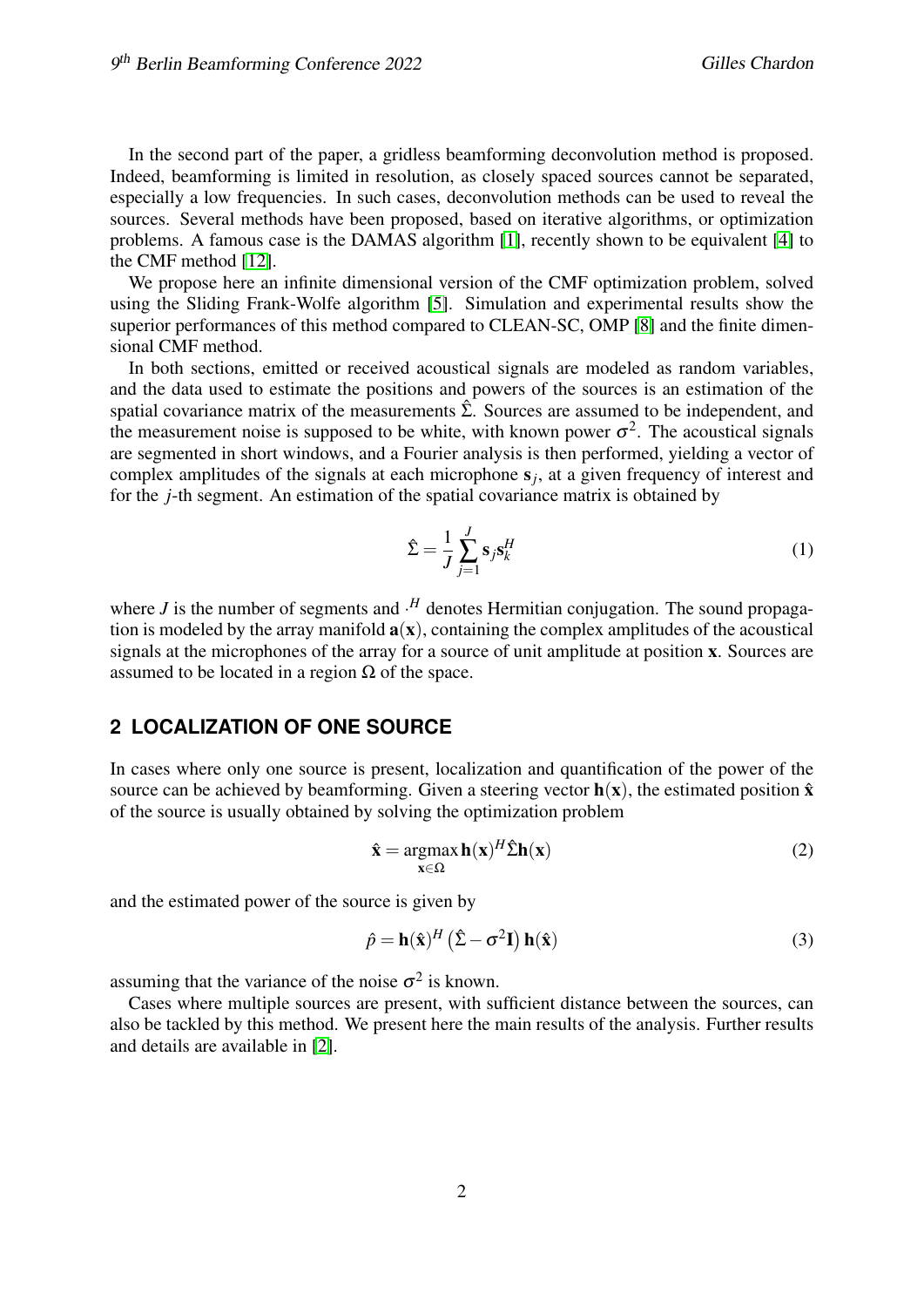## **2.1 Steering vector formulations**

While the choice of the steering vector is evident in the case of far-field sources, several formulations of the steering vector have been proposed for three-dimensional localization of sources. We recall here the four formulations frequently used in the literature [\[9\]](#page-10-0)

**Formulation I** This formulation is similar to the far-field case, using only the phase of the source vector:

$$
h_n^{\mathbf{I}}(\mathbf{x}) = \frac{1}{N} \frac{a_n(\mathbf{x})}{|a_n(\mathbf{x})|}.
$$
 (4)

**Formulation II** Here, amplitudes are also compensated:

$$
h_n^{\text{II}}(\mathbf{x}) = \frac{1}{N} \frac{a_n(\mathbf{x})}{|a_n(\mathbf{x})|^2}.
$$
 (5)

**Formulation III** In this formulation, the source vector is divided by its squared  $\ell_2$  norm:

$$
\mathbf{h}^{\mathrm{III}}(\mathbf{x}) = \frac{\mathbf{a}(\mathbf{x})}{\|\mathbf{a}(\mathbf{x})\|_2^2}.
$$
 (6)

**Formulation IV** Finally, in formulation IV, steering vectors are normalized:

$$
\mathbf{h}^{\text{IV}}(\mathbf{x}) = \frac{1}{\sqrt{N}} \frac{\mathbf{a}(\mathbf{x})}{\|\mathbf{a}(\mathbf{x})\|_2}.
$$
 (7)

#### **2.2 Performances of the steering formulations**

For a source with known position the following theorem [\[2\]](#page-10-1) gives the bias and variance of the estimation of the power of the source, in function of the steering vector used for the estimation.

**Theorem 1** *The estimated power*  $\hat{p}$  *of a source with known position*  $\mathbf{x}_s$  *has the following mean and variance:*

$$
E(\hat{p}) = |\langle \mathbf{a}(\mathbf{x}_s), \mathbf{h}(\mathbf{x}_s) \rangle|^2 p \tag{8}
$$

$$
\text{Var}(\hat{p}) = \frac{1}{S} \left( \left| \langle \mathbf{a}(\mathbf{x}_s), \mathbf{h}(\mathbf{x}_s) \rangle \right|^2 p + \|\mathbf{h}(\mathbf{x}_s)\|_2^2 \sigma^2 \right)^2. \tag{9}
$$

Values of the terms appearing in the expectation and variance of the estimation are given in Table [1,](#page-3-0) showing that, as already observed, formulations II and III yield unbiased estimations of the power of the source, assuming that its position is known. Additionally, the variance of formulation III can be shown to be lower than the variance of formulation II by an application of the Cauchy-Schwarz inequality. Consequently, formulation III yields the lowest mean squared error (MSE) for the estimation of the power of the source.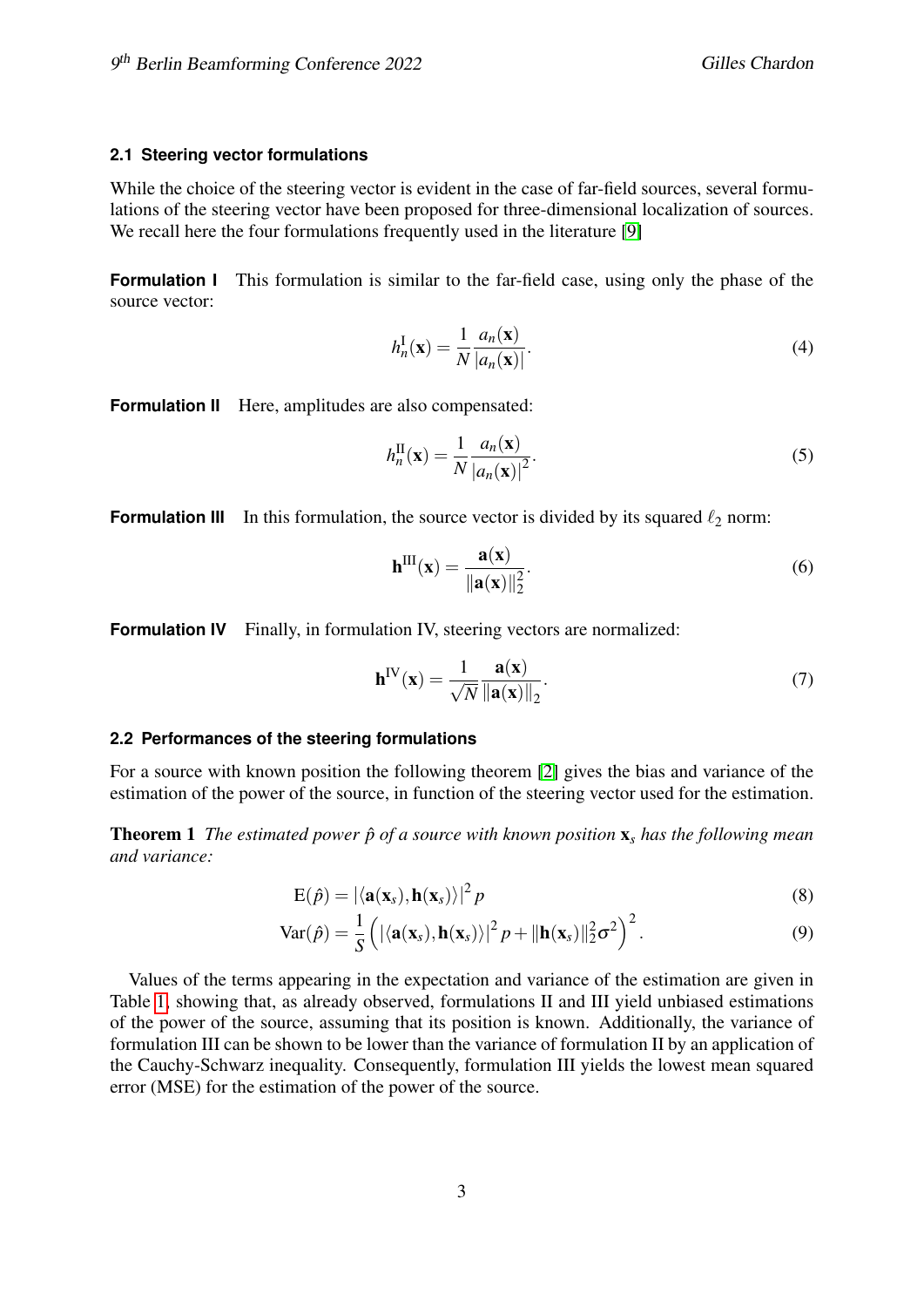|    | $\langle \mathbf{a}(\mathbf{x}_s), \mathbf{h}(\mathbf{x}_s) \rangle$ | $\ \mathbf{h}(\mathbf{x}_s)\ _2^2$               |
|----|----------------------------------------------------------------------|--------------------------------------------------|
| T  | $\frac{1}{N}\sum_{n=1}^{N}\frac{r_0}{r_n}$                           |                                                  |
| H  |                                                                      | $\frac{1}{N^2}\sum_{n=1}^{N}\frac{r_n^2}{r_0^2}$ |
| Ш  |                                                                      | $\sum_{n=1}^{N} r_0^2/r_n^2$                     |
| IV | $\sqrt{\frac{1}{N}\sum_{n=1}^{N}\frac{r_0^2}{r_n^2}}$                | $\frac{1}{N}$                                    |

<span id="page-3-0"></span>*Table 1: Values of*  $\langle \mathbf{a}(\mathbf{x}_s), \mathbf{h}(\mathbf{x}_s) \rangle$  *and*  $\|\mathbf{h}(\mathbf{x}_s)\|^2_2$  *for the four formulations.* 



<span id="page-3-1"></span>*Figure 1: Geometry of the problem. Region of interest for Figure [2](#page-4-0) indicated by the grey rectangle.*

Performances of the estimation of the position of the source are now analyzed, using numerical simulations. The geometry of the problem is given on Figure [1.](#page-3-1) Microphones are placed on a regular square grid in the *xy* plane. Two reference points  $\mathbf{x}_0$  and  $\mathbf{x}'_0$  will be used.

Figure [2](#page-4-0) shows the value of the beamforming criterion for the four formulations and the two reference points. As already known, formulations I and IV yield unbiased estimations, while formulations II and III are biased. In addition, it is shown here that the bias depends on the reference point (cf. II' and III'), and estimated positions can be further away from the array than the actual position of the source. Formulations I and IV are not affected by the choice of the reference point.

Additional simulations using a cubic array showed that formulation IV has a lower variance than formulation I.

Figure [3](#page-4-1) gives the bias, variance, and MSE of the estimated position in function of the frequency. Formulations I and IV yield the lowest MSE. Low variances of formulations II and III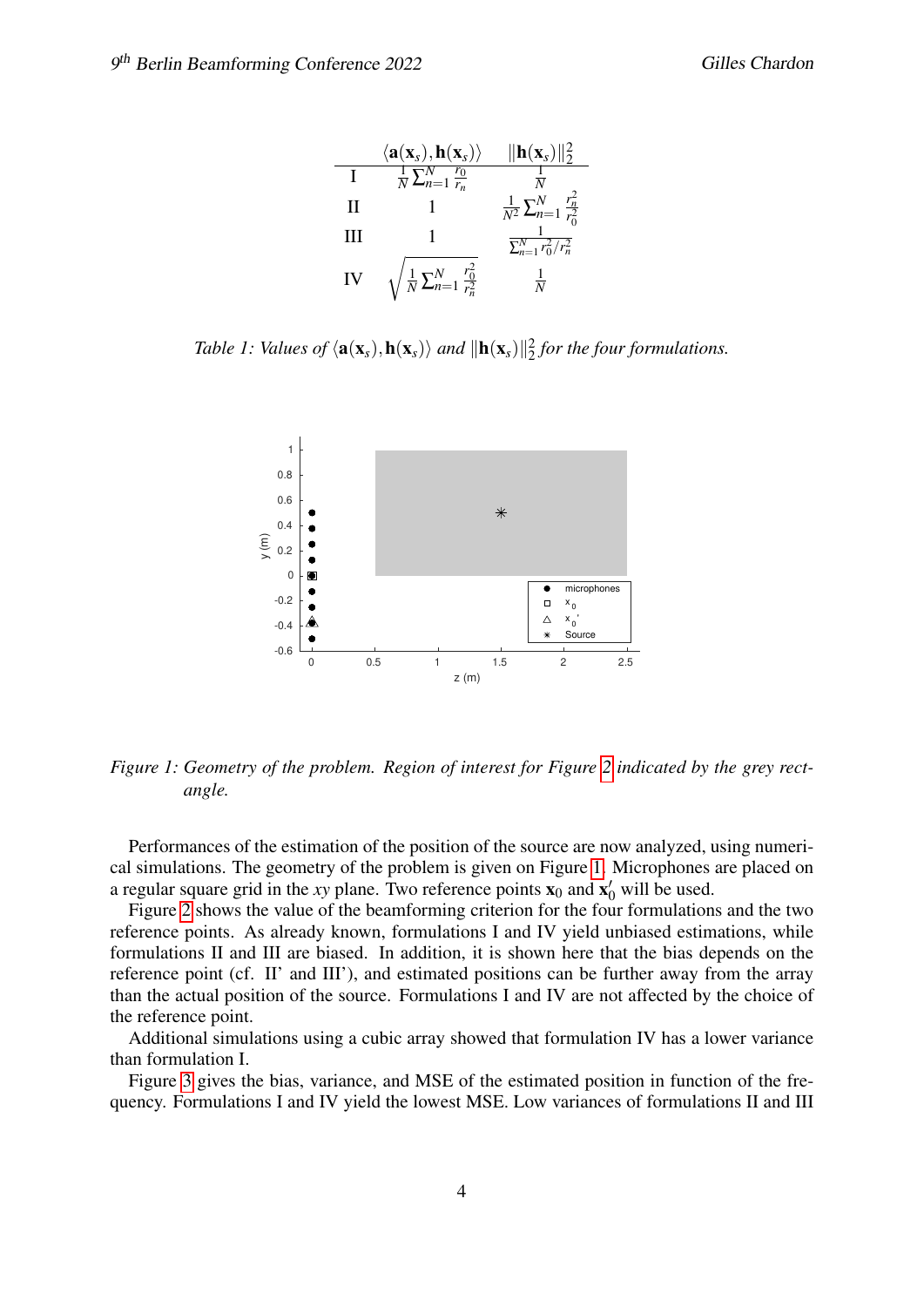

<span id="page-4-0"></span>*Figure 2: Value of the beamforming criterion for the four formulations (linear scale) in a planar region. For formulations II and III, results for reference points*  $\mathbf{x}_0$  (*II and III) and*  $\mathbf{x}'_0$ 0 *(II' and III') are given. Position of the source indicated by a circle, maximum value of the criterion by a disk.*



<span id="page-4-1"></span>*Figure 3: (a) MSE, (b) variance and (c) squared norm of the bias of the estimation of the position, in function of He.*

at low frequencies are explained by the fact that the estimated position is constrained in the grey zone shown on Figure [1.](#page-3-1)

Finally, performances of the estimation of the power, with unknown position, are considered. The left panels of Figure [4](#page-5-0) shows the bias, variance, and MSE of the estimation of the power received at the reference point  $x_0$ . As expected, formulations I and IV are biased. Although formulations II and III where shown to be unbiased in cases where the source position is known, the power is here overestimated. This is actually expected, as the position is selected as the one maximizing the beamforming criterion, with a value necessarily higher than the value at the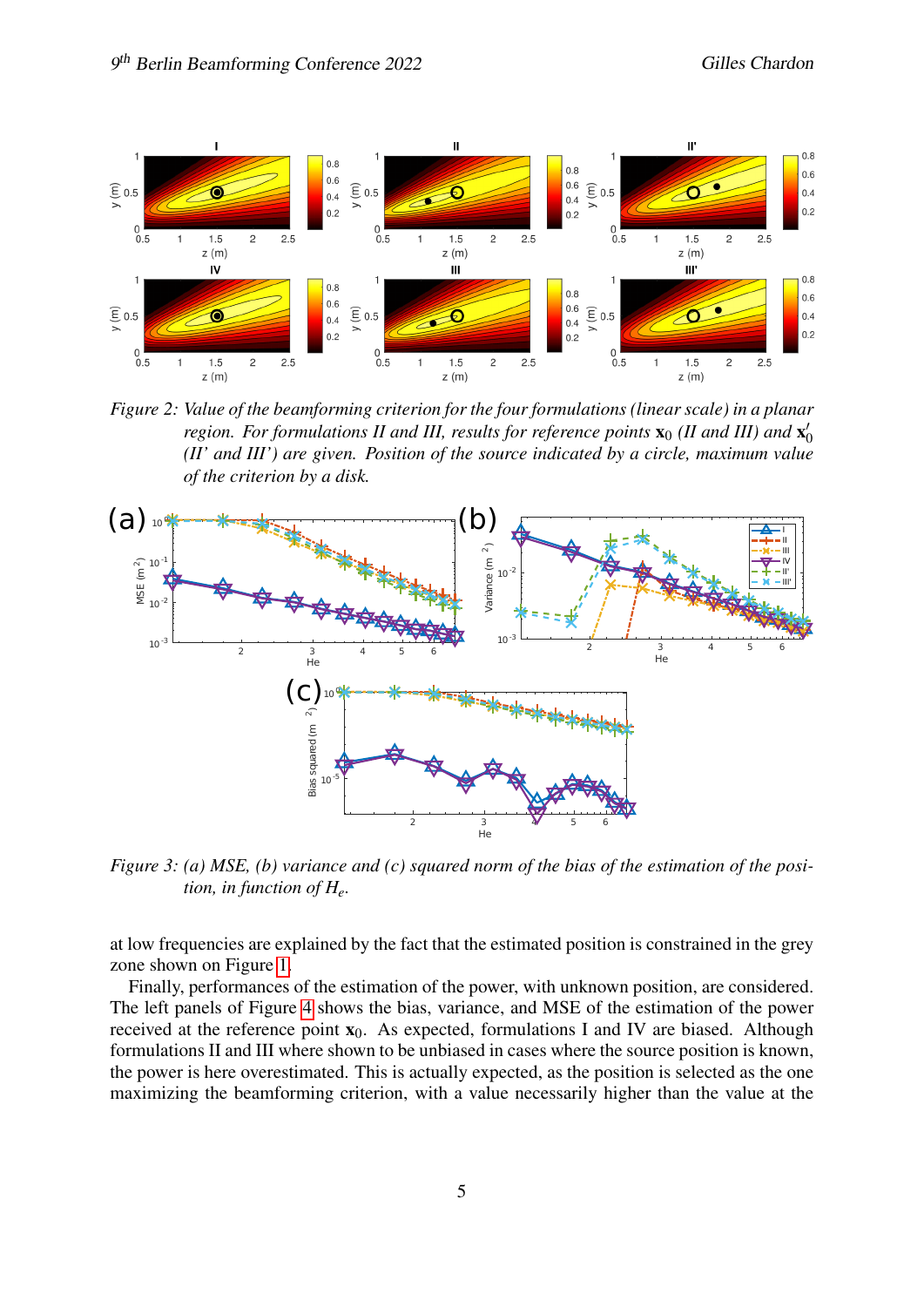

<span id="page-5-0"></span>*Figure 4: (a) MSE, (b) variance and (c) bias of the estimated amplitude at the reference point*  $\mathbf{x}_0$  (left), and comparison with reference point  $\mathbf{x}'_0$ 0 *(right)*

actual position, which is unbiased.

Performances of formulations II and III are also given for the estimated power at a fixed distance to the source (which is proportional to the power emitted by the source), for the two reference points on the right panels of Figure [4.](#page-5-0) Here, power is underestimated for the reference point  $x_0$ . As the distance between the source and the reference point is underestimated, so is the power emitted by the source. Conversely, the power is overestimated for the reference point  $x'$ 0  $(cf. II'$  and  $III'$ ).

As a conclusion, while unbiased power estimation in the known position case, and unbiased estimation of the position are possible, unbiased estimation of the power when the position is unknown is not possible using a simple beamforming method as used here. The situation is even worse when the power emitted by the source is to be estimated, which is sensitive to position estimations errors.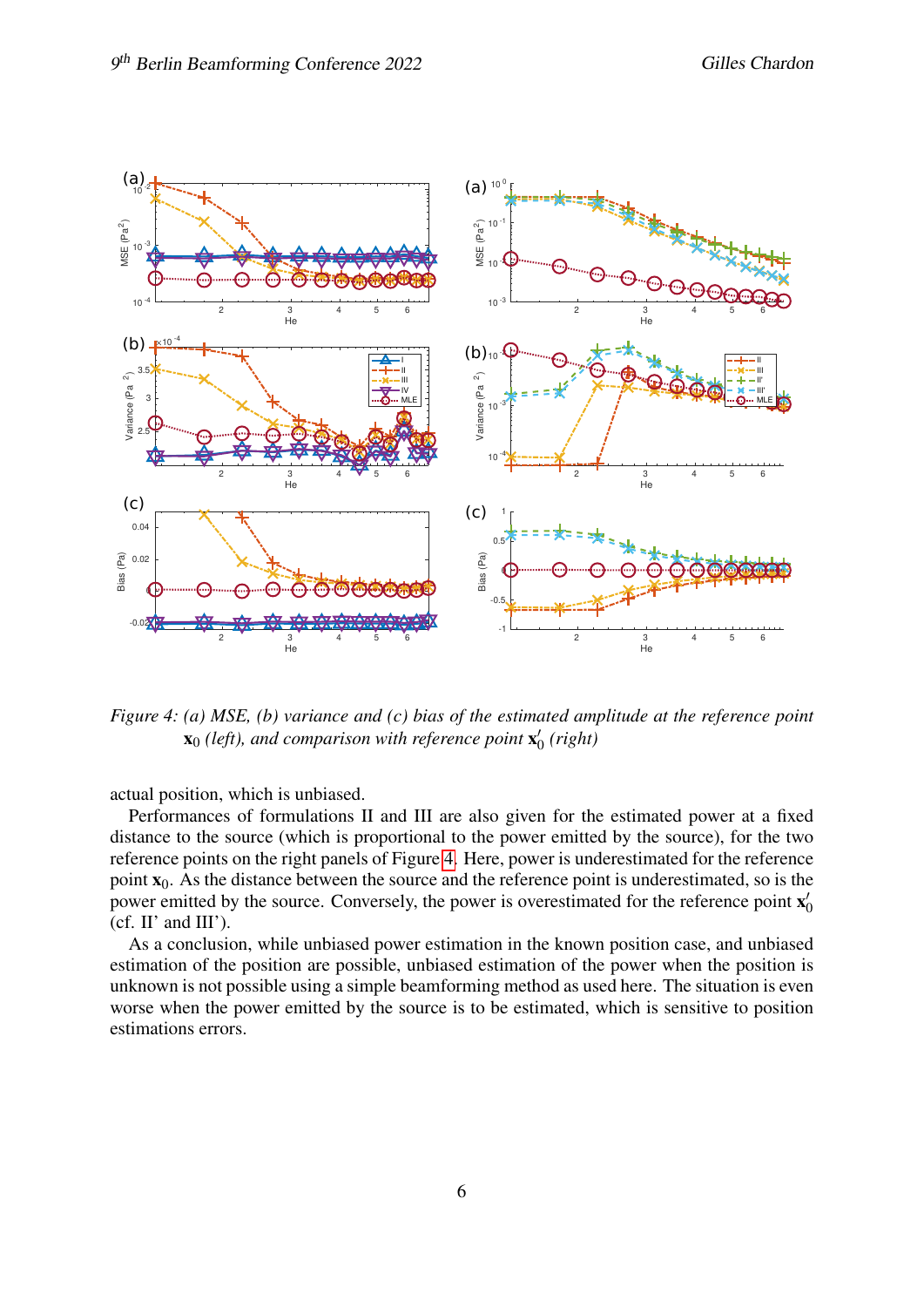## **2.3 Maximum likelihood estimation**

In the far-field case, beamforming can be shown to be a maximum likelihood estimation (MLE) [\[7\]](#page-10-6) of the power and direction of a source, assuming a Gaussian model for the source and the noise. Maximum likelihood estimation can also be applied to the three dimensional case, as shown by the following theorem [\[2\]](#page-10-1).

Theorem 2 *With*

$$
B(\mathbf{x}) = \frac{\mathbf{a}(\mathbf{x})^H \hat{\Sigma} \mathbf{a}(\mathbf{x})}{\|\mathbf{a}(\mathbf{x})\|_2^2}
$$
(10)

<span id="page-6-0"></span>
$$
= \mathbf{h}^{\mathrm{IV}}(\mathbf{x})^H \hat{\Sigma} \mathbf{h}^{\mathrm{IV}}(\mathbf{x}),\tag{11}
$$

*the MLE for the position of the source and its power are given by*

$$
\hat{\mathbf{x}} = \underset{\mathbf{x} \in \Omega}{\operatorname{argmax}} \frac{B(\mathbf{x})}{\sigma^2} - \log B(\mathbf{x}) \tag{12}
$$

$$
\hat{p} = \frac{1}{\|\mathbf{a}(\hat{\mathbf{x}})\|_2^2} \left( B(\hat{\mathbf{x}}) - \hat{\sigma}^2 \right)
$$
(13)

$$
= \mathbf{h}^{\mathrm{III}}(\hat{\mathbf{x}})^{H} (\hat{\Sigma} - \sigma^{2} \mathbf{I}) \mathbf{h}^{\mathrm{III}}(\hat{\mathbf{x}})
$$
 (14)

In practice, the optimization problem [\(12\)](#page-6-0) has the same solution as maximizing  $B(x)$ .

Maximum likelihood estimation is known to be asymptotically unbiased and efficient (in the sense that its variance reaches the Cramér-Rao bound). Therefore, unbiased and efficient estimation of the position and power of a source is achieved by combining formulation IV to estimate the position, and formulation III to estimate the power. Figure [4](#page-5-0) shows that the estimated power by MLE is unbiased and has the lowest MSE in all cases (received and emitted power, choice of the reference point).

We conclude this section by remarking that these results are obtained under a Gaussian assumption on the source and the noise. Difference source and noise models will imply different ML estimators, not necessarily similar to beamforming.

# **3 LOCALIZATION OF SEVERAL SOURCES**

We now consider the localization of several sources. In this case, maximum likelihood for the estimation of the parameters of the sources is intractable, as it necessitates to solve a highdimensional non-convex problem. While the output of beamforming can be used to localize multiple sources in cases where they are sufficiently separated, more advanced methods are usually necessary.

### **3.1 Deconvolution based methods**

Deconvolution methods aim at solving an inverse problem in order to reveal the distribution of sources from the beamforming map. We note that except in particular cases, these methods do not perform deconvolution in a strict sense, as the direct problem cannot be modeled as a convolution.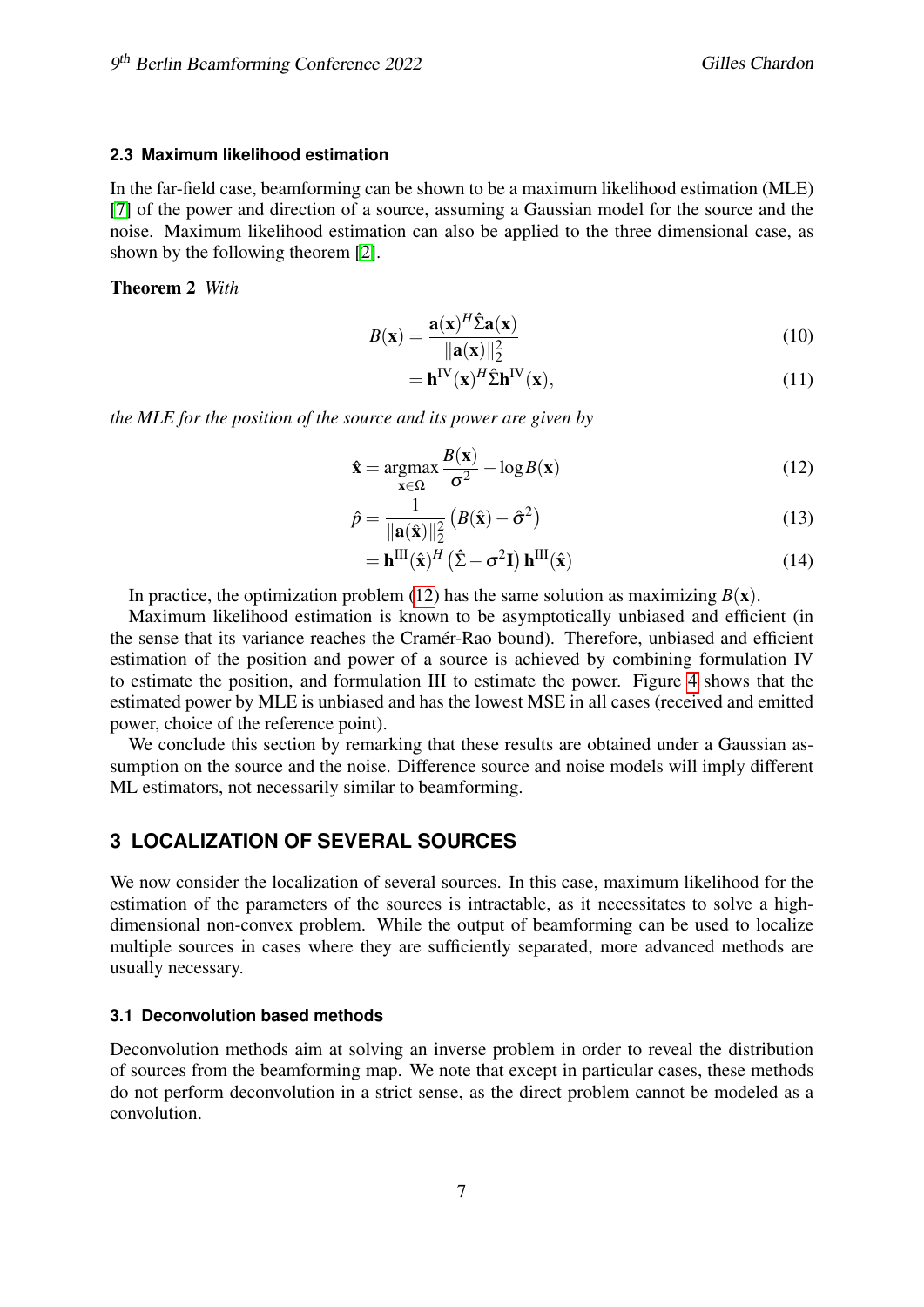Two classes of methods can be found in the literature :

- optimization based methods, such as CMF [\[12\]](#page-11-0) or SEM, DAMAS-NNLS, SODIX, etc.
- iterative methods, such as DAMAS [\[1\]](#page-10-2), CLEAN-SC [\[10\]](#page-11-1), OMP [\[8\]](#page-10-5), etc.

In particular, the DAMAS algorithm sparked the interest in such methods. While its performances are appreciated, it has the drawback of a large computational complexity. It was recently proved [\[4\]](#page-10-3) that the DAMAS algorithm actually solves the CMF optimization problem

$$
\underset{\mathbf{P}\in\mathscr{D}_{+}^{N}}{\operatorname{argmin}}\|\mathbf{A}\mathbf{P}\mathbf{A}^{H}+\sigma^{2}\mathbf{I}-\hat{\Sigma}\|_{F}^{2}
$$
\n(15)

where **A** is the matrix collecting the values of  $a(x)$  on a discrete grid, **P** the diagonal matrix containing the estimated powers of the sources on the grid, and  $\sigma^2$  is the noise level.  $\mathscr{D}_{+}^N$  is the set of diagonal matrices with nonnegative coefficients. Algorithms more efficient than DAMAS exist to solve this problem [\[4\]](#page-10-3). It was also shown that the nonnegativity constraint of CMF is sufficient to ensure the sparsity of its solution [\[11\]](#page-11-2), retrospectively explaining the performances of DAMAS for sparse distributions of sources.

#### **3.2 Gridless deconvolution**

The proposed gridless deconvolution method is based on a infinite-dimensional formulation of the CMF problem, where instead of a finite dimensional vector containing the powers of sources located on a finite grid, a measure is used to model the distribution of sources. We recall here that a measure is a function mapping a set to a real positive number, with additivity properties. Here, the measure modeling the distribution of sources maps a subset of the domain of interest to the total power of the sources contained in the set. A particular example of measure is the Dirac mass  $\delta_{x_0}$  modeling a punctual source at  $x_0$  of unit power.

The covariance matrix of the measurements can be written as the integral

$$
\Sigma = \int_{\Omega} \mathbf{a}(\mathbf{x}) \mathbf{a}(\mathbf{x})^H d\mathbf{v}(\mathbf{x}) \tag{16}
$$

which, for a finite number *K* of punctual sources at positions  $\mathbf{x}_k$  and with powers  $p_k$ , modeled by

<span id="page-7-0"></span>
$$
v = \sum_{k=1}^{K} p_k \delta_{\mathbf{x}_k},
$$
\n(17)

reduces to

$$
\Sigma = \sum_{k=1}^{K} p_k \mathbf{a}(\mathbf{x}_k) \mathbf{a}(\mathbf{x}_k)^H
$$
 (18)

The infinite dimensional CMF problem is the formulated as

$$
\mu^* = \underset{\mu \in \mathcal{M}^+}{\operatorname{argmin}} \left\| \int_{\Omega} \mathbf{a} \mathbf{a}^H d\mu + \sigma^2 \mathbf{I} - \hat{\Sigma} \right\|_{\text{Fro}}^2.
$$
 (19)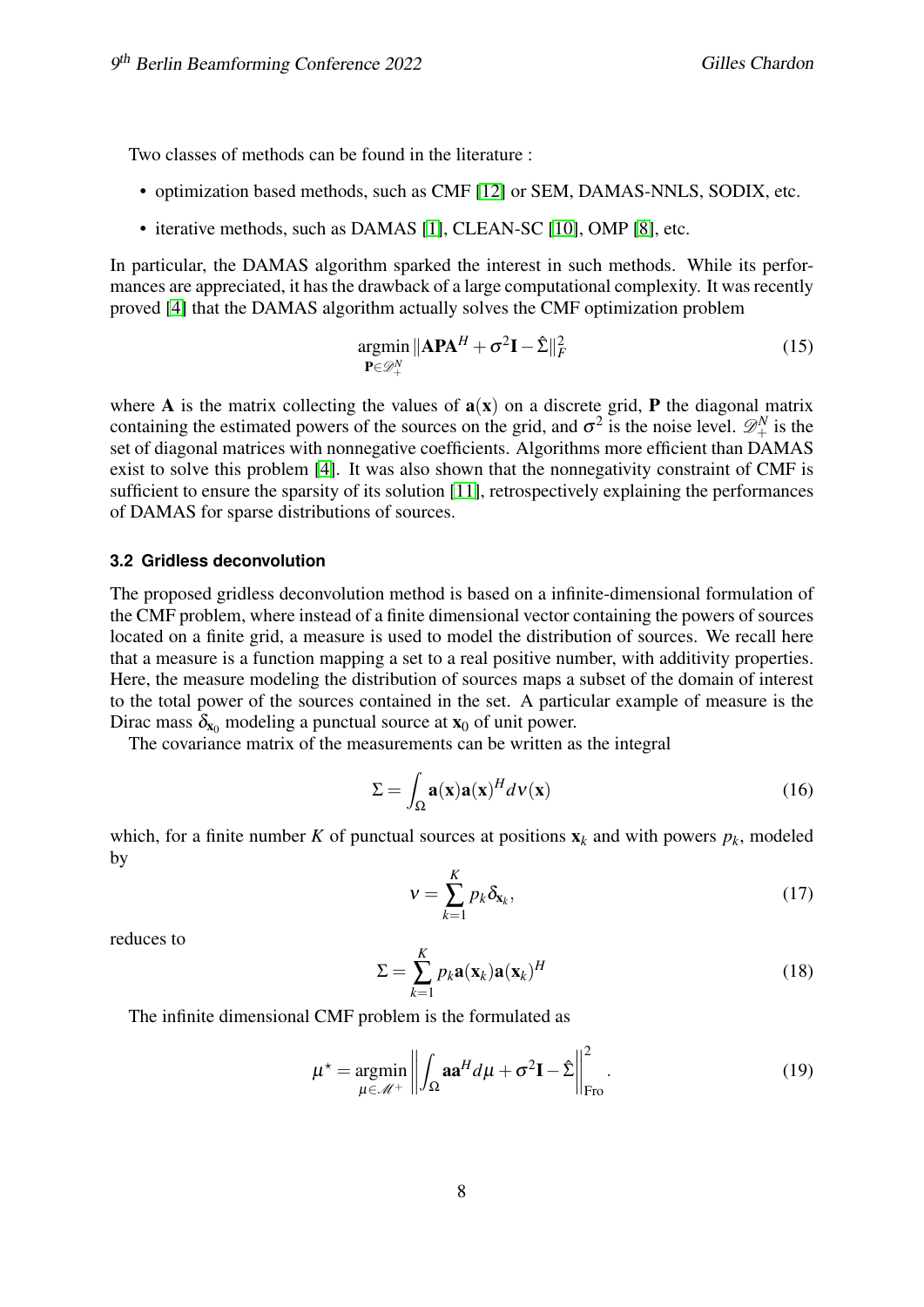where  $\mu^*$  is the measure modeling the distribution of sources (usually a discrete measure as in Eq. [\(17\)](#page-7-0)),  $\sigma^2$  the noise level, and  $\mathcal{M}^+$  the set of measures defined on  $\Omega$ .

To solve this problem, we used the Sliding Frank-Wolfe algorithm[\[5\]](#page-10-4), which consists of the following iterations:

- 1. identify a new source by picking the maximum of the beamforming map,
- 2. optimize the powers of the identified sources,
- 3. optimize their powers and positions jointly,
- 4. remove their contributions from the covariance matrix,
- 5. repeat until convergence.

In most cases the algorithm stops in a finite number of iterations. One can also stop the algorithm when a fixed number of sources have been identified.

While the problem is formulated without discretization, the algorithm still uses a discretized grid for the initialization of the identification of a new source in the first step of the algorithm. Under the condition that the initialization grid is fine enough to identify the global maximum of the beamforming map, the grid has no influence on the result of the algorithm.

We note that no regularization parameters, or number of steps, etc., have to be set.

#### **3.3 Results : experimental data**

The method is tested on experimental data. Four sources at a distance of approximately 4.4m from a microphone array are emitting uncorrelated noises. The array consists of 128 microphones, with an aperture of 2.6m. The central frequency of the Fourier analysis is 1818Hz. More details on the experiment are available in [\[3\]](#page-10-7).

The infinite dimensional CMF (CMF-SFW) method is compared with beamforming, CMF and OMP.

On the beamforming map computed in the source plane, two of the sources cannot be separated. Results of CMF, with a grid step of 0.05m, and 26901 nodes, show that the sources are spread over multiple points. For OMP (with four iterations, in a gridless formulation), estimation of the positions of the sources is inaccurate, in particular for the two central sources. Finally CMF-SFW is able to localize the sources with reasonable accuracy, and limited spread of the sources over multiple points. Running times are 0.27s for OMP, 17.8s for CMF, 29.3s for CMF-SFW.

## **3.4 Results : simulations**

Simulations were also used to assess the performances of CMF-SFW in comparison to CLEAN-SC and OMP (both in gridless formulations). Four uncorrelated sources are simulated, with positions drawn randomly in a cube of side 2m, with center at a distance of 4m to the center of the array.

Performances were evaluated using measures similar to those proposed by Herold and Sar-radj [\[6\]](#page-10-8), with the modification that performances are measured in power, not in dB levels (this avoids infinite errors when sources are not correctly localized). Mean squared powers of sources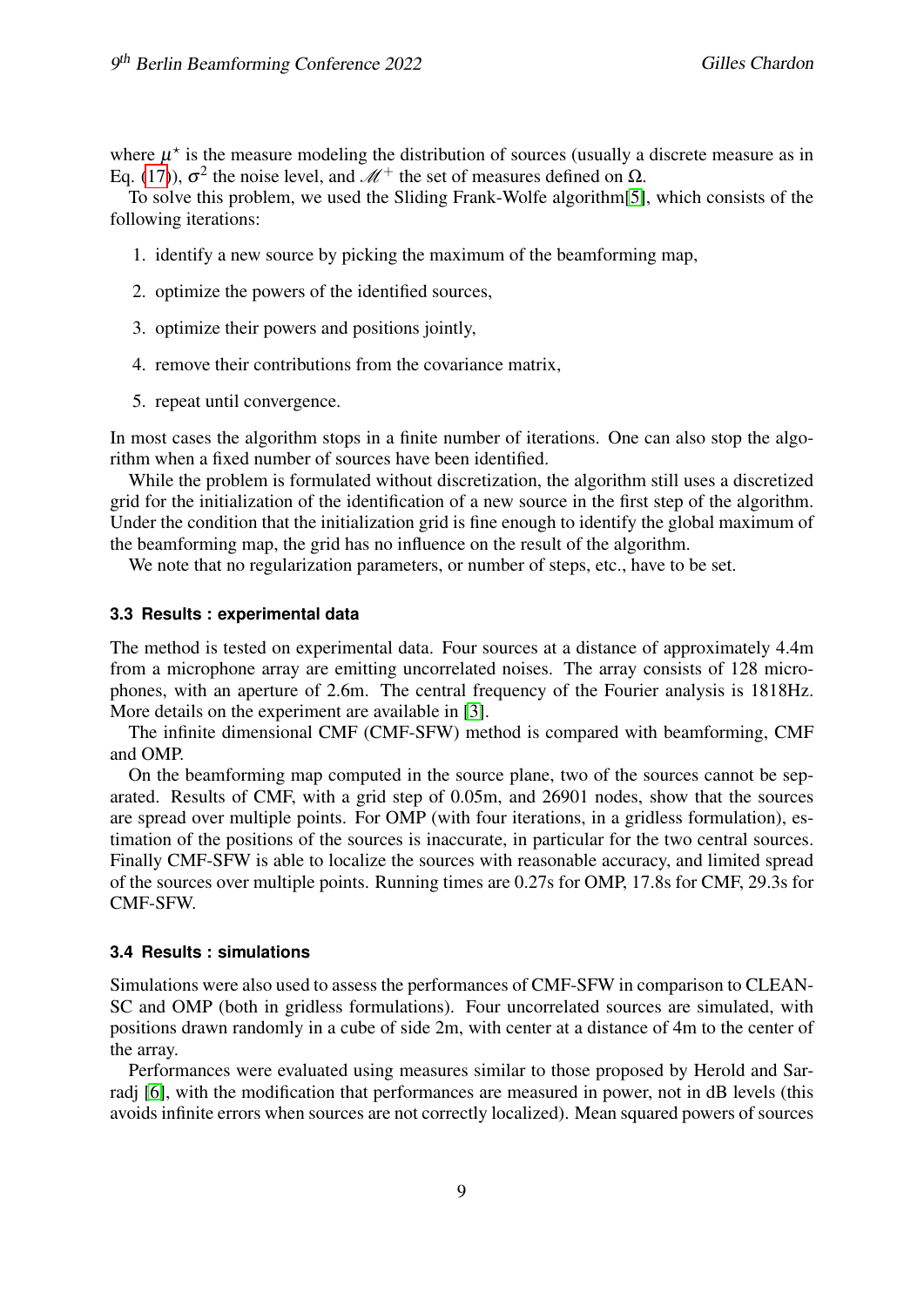

*Figure 5: Experimental results of (a) beamforming, (b) CMF, (c) OMP, (d) CMF-SFW.*



<span id="page-9-0"></span>*Figure 6: Performances of CMF, CMF-N, OMP and CLEAN-SC in function of the frequency. Top : inverse level error. Bottom: sum of the specific level errors.*

localized outside of the union of spheres of radius  $r = 0.05$ m centered on the actual sources are plotted on figure [6-](#page-9-0)top, in function of the frequency. The power of a source is estimated by summing the powers of the estimated sources that are closest to the source in a sphere of radius *r*. Mean squared errors summed over the four sources are plotted on figure [6-](#page-9-0)bottom. In both cases, CMF-SFW with four iterations has the best performances. CMF-SFW run until convergence has better performances than CLEAN-SC and OMP, while these two methods are run knowing the number of sources.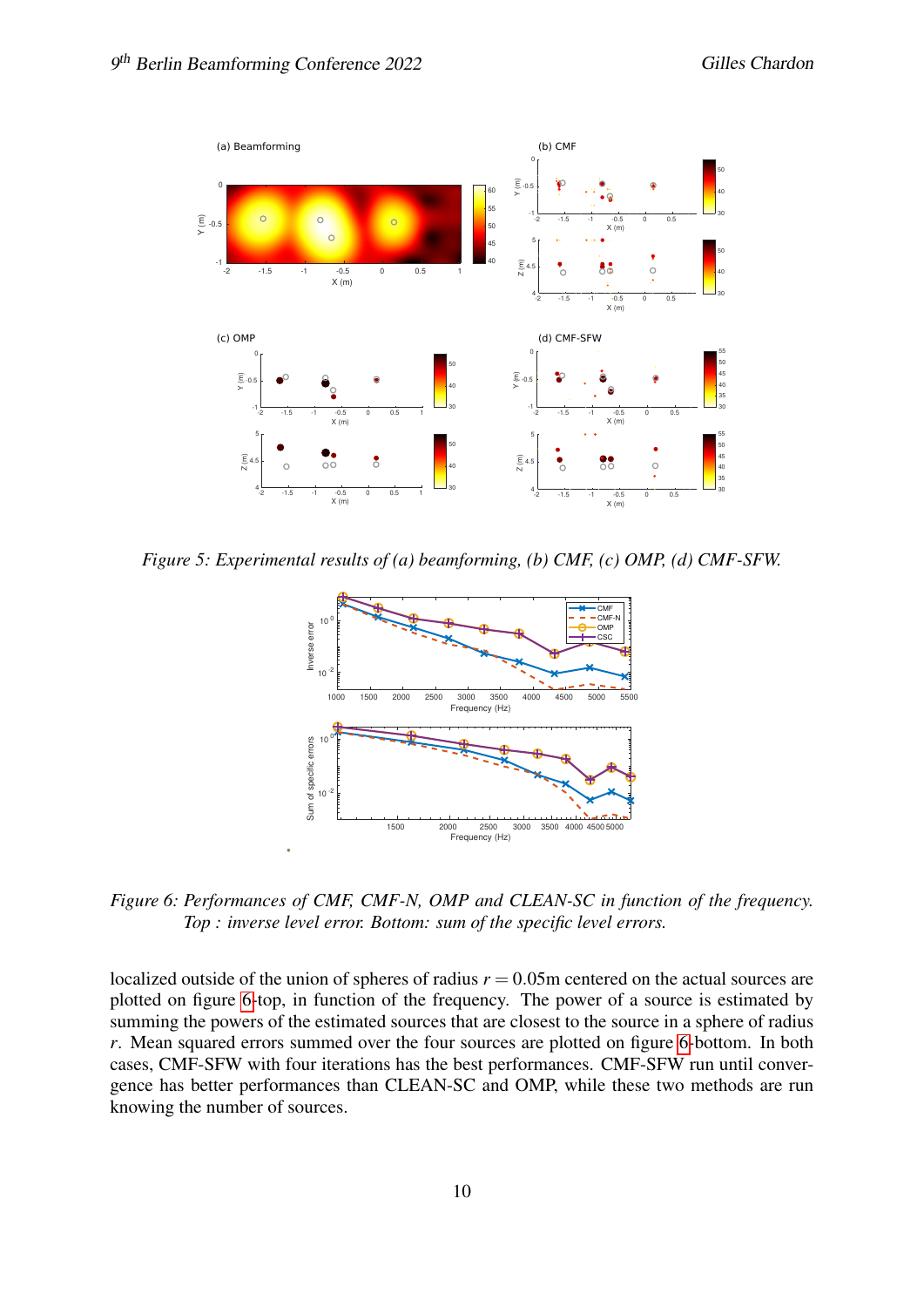# **4 CONCLUSION**

A definitive assessment of steering vector formulations for beamforming is given, with the main result that asymptotically unbiased and efficient estimation of the position and power of a source is obtained by combining two beamforming steering vector formulations. These results were obtained under the assumption that the measurement noise is white and its power is known.

A gridfree method for multiple source localization is proposed, based on a infinite dimensional formulation of the CMF problem. First results show that this method has good performances. Further evaluations of the method with the state of the art will be performed.

## **References**

- <span id="page-10-2"></span>[1] T. F. Brooks and W. M. Humphreys. "A deconvolution approach for the mapping of acoustic sources (DAMAS) determined from phased microphone arrays." *Journal of Sound and Vibration*, 294(4), 856–879, 2006. doi:10.1016/j.jsv.2005.12.046.
- <span id="page-10-1"></span>[2] G. Chardon. "Theoretical analysis of beamforming steering vector formulations for acoustic source localization." *Journal of Sound and Vibration*, 517, 116544, 2022. doi: https://doi.org/10.1016/j.jsv.2021.116544.
- <span id="page-10-7"></span>[3] G. Chardon, F. Ollivier, and J. Picheral. "Localization of sparse and coherent sources by orthogonal least squares." *The Journal of the Acoustical Society of America*, 146(6), 4873–4882, 2019. doi:10.1121/1.5138931.
- <span id="page-10-3"></span>[4] G. Chardon, J. Picheral, and F. Ollivier. "Theoretical analysis of the DAMAS algorithm and efficient implementation of the covariance matrix fitting method for large-scale problems." *Journal of Sound and Vibration*, 508, 116208, 2021. doi:10.1016/j.jsv.2021. 116208.
- <span id="page-10-4"></span>[5] Q. Denoyelle, V. Duval, G. Peyré, and E. Soubies. "The sliding Frank–Wolfe algorithm and its application to super-resolution microscopy." *Inverse Problems*, 36(1), 014001, 2019. doi:10.1088/1361-6420/ab2a29. Publisher: IOP Publishing.
- <span id="page-10-8"></span>[6] G. Herold and E. Sarradj. "Performance analysis of microphone array methods." *Journal of Sound and Vibration*, 401, 152–168, 2017. doi:10.1016/j.jsv.2017.04.030.
- <span id="page-10-6"></span>[7] E. Lehmann and G. Casella. *Theory of Point Estimation*. Springer, second edition, 1998. Chapter 6.
- <span id="page-10-5"></span>[8] T. Padois and A. Berry. "Orthogonal matching pursuit applied to the deconvolution approach for the mapping of acoustic sources inverse problem." *The Journal of the Acoustical Society of America*, 138(6), 3678–3685, 2015. doi:10.1121/1.4937609.
- <span id="page-10-0"></span>[9] E. Sarradj. "Three-Dimensional Acoustic Source Mapping with Different Beamforming Steering Vector Formulations." *Advances in Acoustics and Vibration*, 2012, e292695, 2012. doi:10.1155/2012/292695. Publisher: Hindawi.